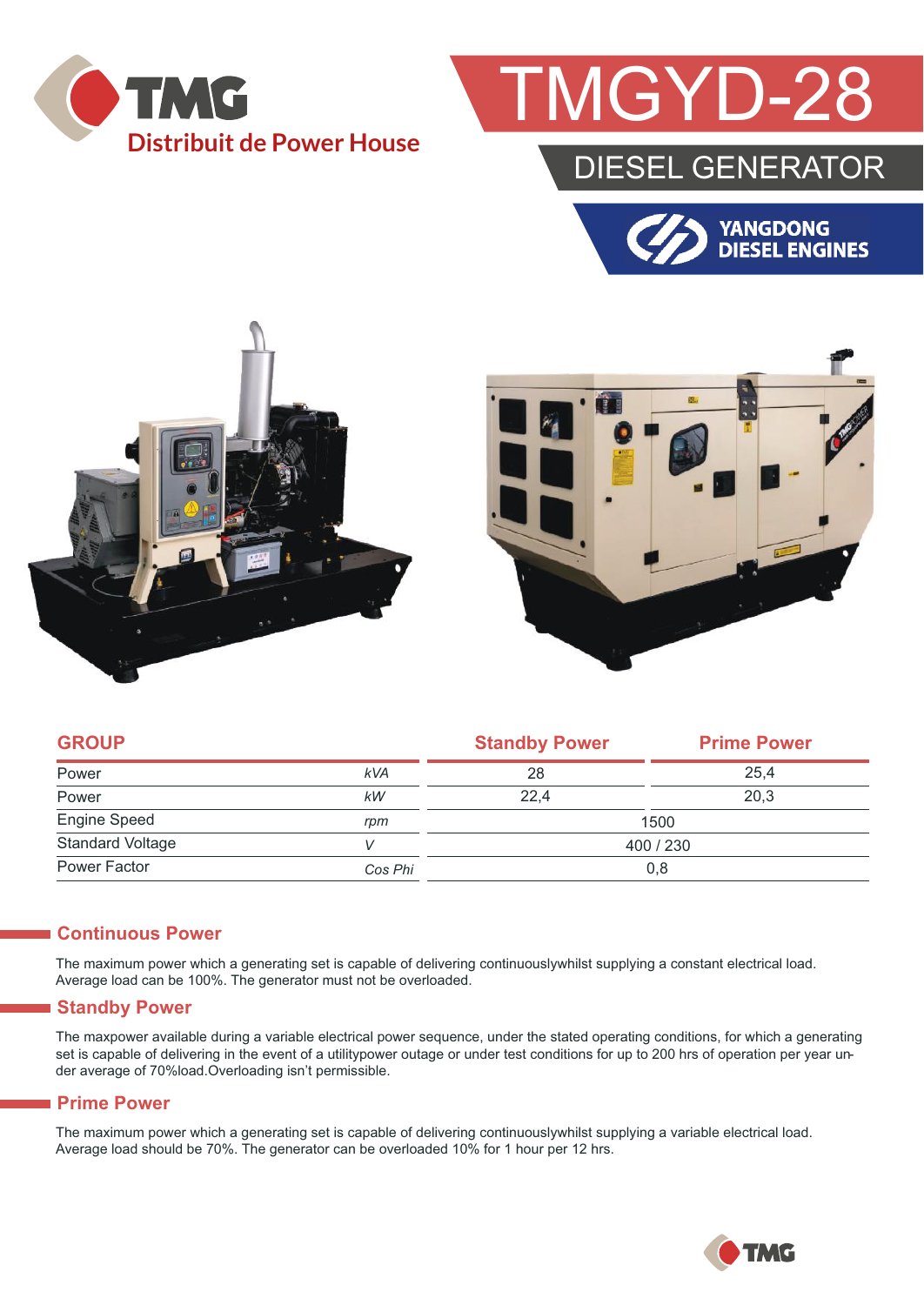

# TMGYD-28

#### **Engine Properties**

÷,

|       | YANGDONG                  |
|-------|---------------------------|
|       | YSD490D                   |
| kW    | 23                        |
| kW    | 21                        |
| It.   | 2,5                       |
|       | 4 / In line               |
| mmxmm | 90x100                    |
|       | 18:1                      |
|       | Mechanic/Flectronic       |
| rpm   | 1500                      |
|       | <b>Natural Aspiration</b> |
|       | Direct Injection          |
|       | <b>Liquid Cooled</b>      |
| lt/h  | 6,1                       |
| lt/h  | 4,5                       |
| lt/h  | 3                         |
| It.   | 8                         |
| It.   | 12,1                      |
| V     | 12                        |
| Α     | 60                        |
|       |                           |

#### **Alternator Properties**

| <b>Output Voltage</b>               | V    | 230/400     |
|-------------------------------------|------|-------------|
| <b>Frequency</b>                    | НZ   | 50          |
| <b>Automatic Voltage Regulation</b> | ±%   | 0,5         |
| <b>Phase</b>                        |      | 3           |
| Pole                                |      | 4           |
| Overload                            |      | 1 Hour %110 |
| <b>Voltage Regulation</b>           |      | ±%1         |
| <b>Power Factor</b>                 | Cosa | 0,8         |
| <b>Warning System</b>               |      | Self Alert  |
| <b>AVR Model</b>                    |      | SX460       |
| <b>Total Harmonic Losing</b>        |      | ≤%3         |
| <b>Connecting Type</b>              |      | Star        |
| <b>Protection Class</b>             |      | IP 23       |
| <b>Isolation Class</b>              |      | н           |

#### **Diemensions**







#### **Canopied Canopied Canopied Canopied Canopied**

| $L \times W \times H$     | mm  | 2000x950x1260 | LxWxH                     | mm  | 1700x950x1100 |
|---------------------------|-----|---------------|---------------------------|-----|---------------|
| Weight                    | ka  | 795           | Weight                    | ΚG  | 600           |
| <b>Fuel Tank Capacity</b> | It. | 85            | <b>Fuel Tank Capacity</b> | It. | 85            |

#### **Standard Specification**

Some standard equipments that TMG POWER provides with generator sets;

- 50°C cooland radiator
- Flexible fuelpipes and oil drain valve
- Engine jacket heater
- 4 pole synchronous type self-excited brushless alternator
- Battery and wires
- Entegrated fuel tank
- User and maintenance manual
- Oil and antifreeze
- Datakom D-300 controller
- Battery charger
- Electrical circuit diagram